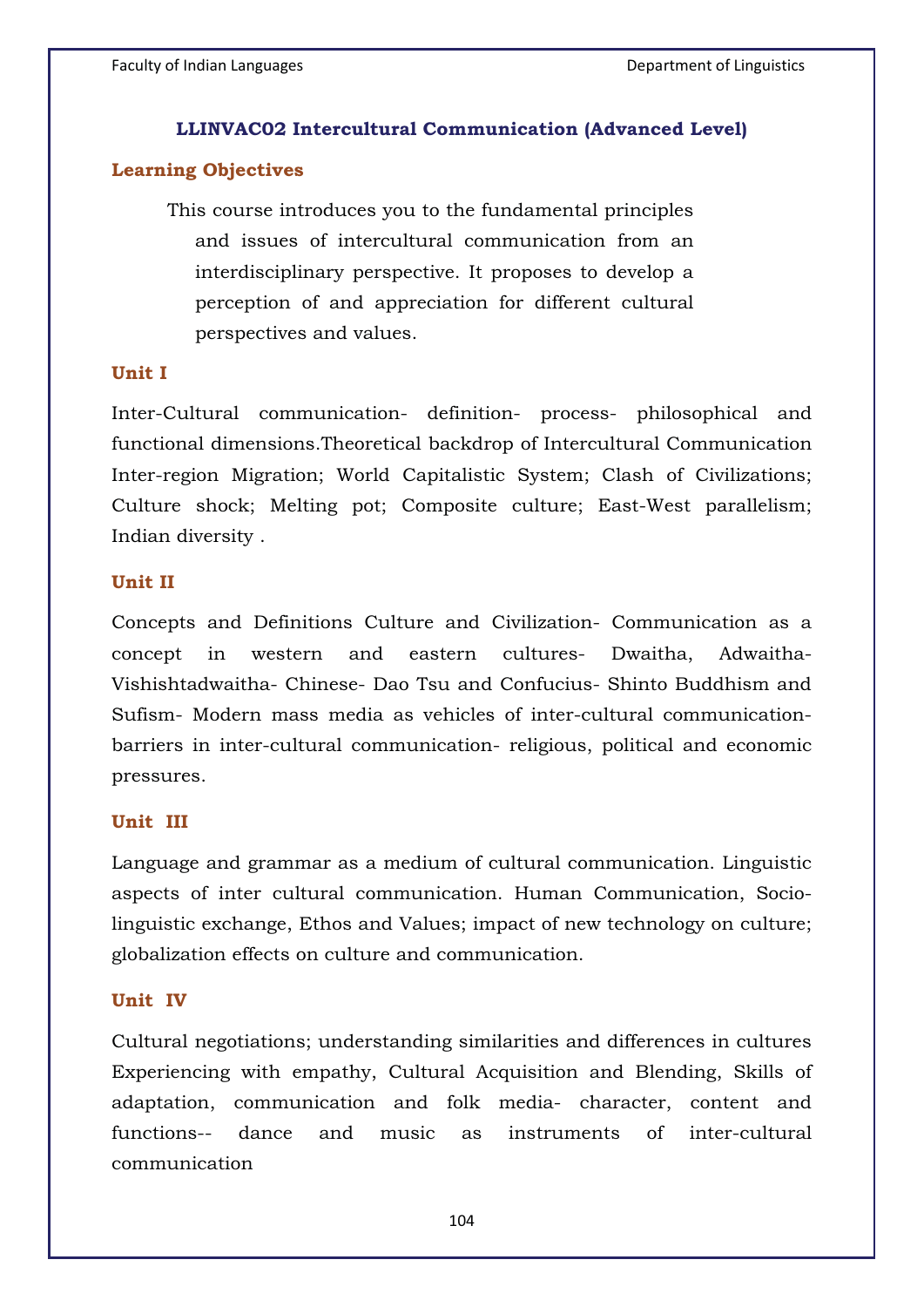#### **Unit V**

UN efforts in the promotion of intercultural communication- other organizations- code of ethics. UNESCO activities, Colonialism, Great Literature, Business pressures and interests Restricting Forces: Civilizational and Ethnic Clashes, Identity preservation, Fundamentalism, Food culture.

### **Readings:**

- Martin, J., T.Nakayama and L.Flores. 2002 Readings in Intercultural Communication. Experiences and contexts, McGraw- Hill.
- Tisdell, C.1989), "Global News Flow; Dependency and Neo-imperialism," Comparative Political Studies, Vol. 22(3); 243-264.
- Edwin R. et al. 2014 Specifications of Intercultural Communication: A Reader,Cengage Learning.
- Fred. E. Janet, 2004 An Introduction to Intellectual Communication, Sage Pub. India Pvt New Delhi.
- Harasim, Linda M.2003 Global Networks; Computers and International Communication, New York, Longman.
- Hutington, S.1997 The Clash of Civilizations and the Remaking of World Order, Penguin.
- James W. Carey.1989 Communication as Culture: Essays on Media and Society, Psychology Press.
- Martin, J.N. &Nakayama, T.K. 2009 Intercultural Communication in Contexts 5th Edition, McGraw- Hill.
- Meyer; William H.1998 Transnational Media and Third World Development; The Structure and Impact of Imperialism, New York; Greenwood Press.
- Mohammad, Ali 1998 International Communication and Globalization. California; Sage Pub. India Pvt New Delhi.
- Nordenstreng, Kaarle & Herbert I. Schiller 1993 Beyond National Sovereignty; International Communication the 1990s. Norwood, NJ; Ablex Publishing Co.
- Rantanen,Terhi 2004 The Media and Globalization. London; Sage.
- Samovar, Porter, 2009 Understanding Intercultural Communication: The Working Principles.